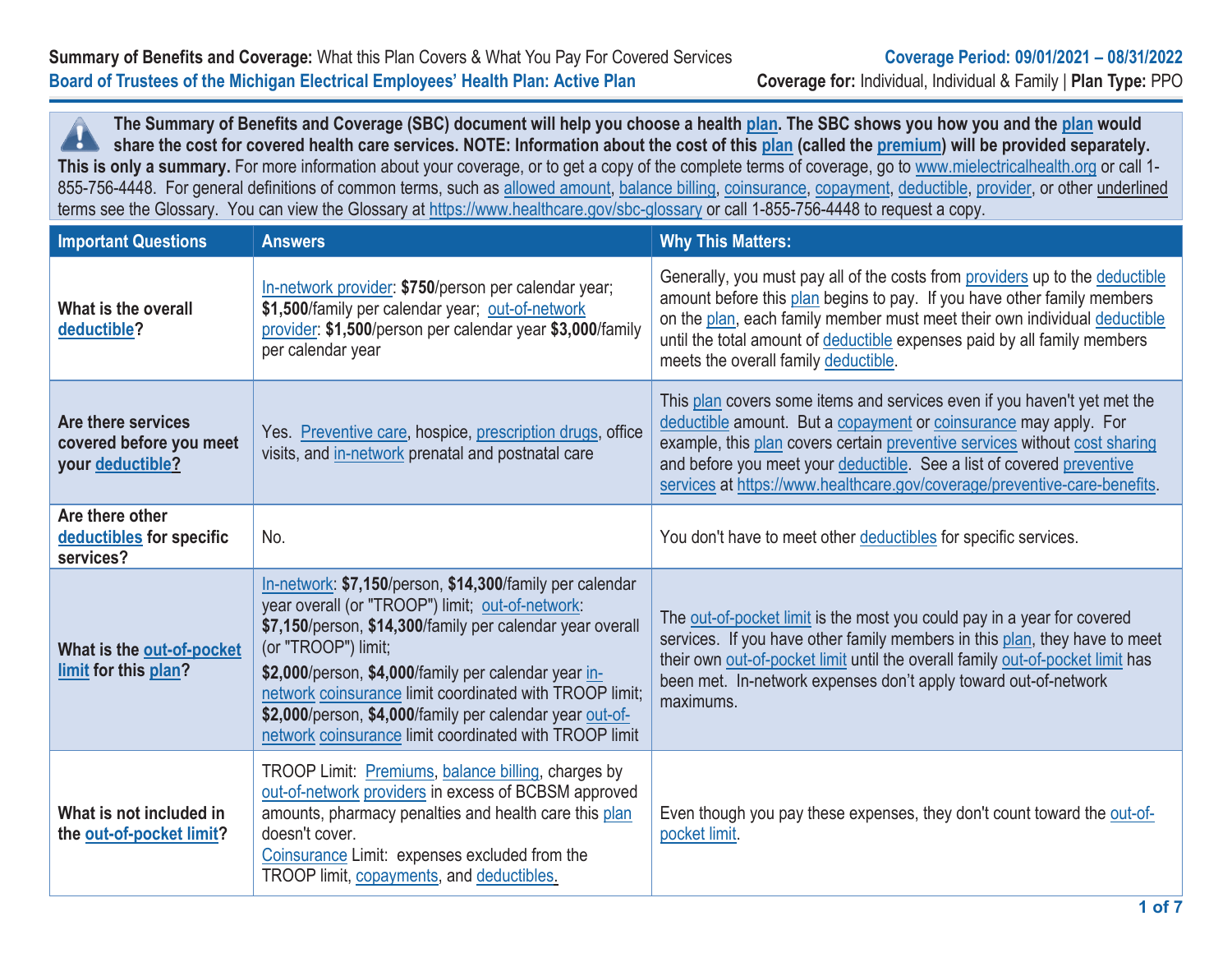| <b>Important Questions</b>                          | <b>Answers</b>                                                                    | <b>Why This Matters:</b>                                                                                                                                                                                                                                                                                                                                                                                                                                                                  |
|-----------------------------------------------------|-----------------------------------------------------------------------------------|-------------------------------------------------------------------------------------------------------------------------------------------------------------------------------------------------------------------------------------------------------------------------------------------------------------------------------------------------------------------------------------------------------------------------------------------------------------------------------------------|
| Will you pay less if you<br>use a network provider? | Yes. See www.bcbsm.com or call 1-877-790-2583 for a<br>list of network providers. | This plan uses a provider network. You will pay less if you use a provider in<br>the plan's network. You will pay the most if you use an out-of-network-<br>provider, and you might receive a bill from a provider for the difference<br>between the provider's charge and what your plan pays (balance billing). Be<br>aware your in-network provider might use an out-of-network-provider for<br>some services (such as lab work). Check with your provider before you get<br>services. |
| Do you need a referral to<br>see a specialist?      | No.                                                                               | You can see the specialist you choose without a referral.                                                                                                                                                                                                                                                                                                                                                                                                                                 |

| All copayment and coinsurance costs shown in this chart are after your deductible has been met, if a deductible applies. |                                                     |                                                                                                                                                 |                                                                               |                                                                                                                                                                      |  |  |
|--------------------------------------------------------------------------------------------------------------------------|-----------------------------------------------------|-------------------------------------------------------------------------------------------------------------------------------------------------|-------------------------------------------------------------------------------|----------------------------------------------------------------------------------------------------------------------------------------------------------------------|--|--|
| <b>Common</b><br><b>Medical Event</b>                                                                                    | <b>Services You May Need</b>                        | <b>What You Will Pay</b><br><b>Out-of-Network Provider</b><br><b>In-Network Provider</b><br>(You will pay the least)<br>(You will pay the most) |                                                                               | Limitations, Exceptions*, & Other<br><b>Important Information</b>                                                                                                    |  |  |
|                                                                                                                          | Primary care visit to treat an<br>injury or illness | \$30 copay/office visit;<br>deductible does not apply                                                                                           | 30% coinsurance                                                               | Telehealth visits with a professional provider                                                                                                                       |  |  |
| If you visit a health care<br>provider's office or                                                                       | <b>Specialist</b> visit                             | \$30 copay/office visit;<br>deductible does not apply                                                                                           | 30% coinsurance                                                               | are covered at 100%.                                                                                                                                                 |  |  |
| <b>clinic</b>                                                                                                            | Preventive care/screening/<br>Immunization          | No charge                                                                                                                                       | 30% coinsurance for certain<br>services and some services<br>are not covered. | You may have to pay for services that aren't<br>preventive. Ask your provider if the services<br>you need are preventive. Then check what<br>your plan will pay for. |  |  |
|                                                                                                                          | Diagnostic test (x-ray, blood<br>work)              | 20% coinsurance                                                                                                                                 | 30% coinsurance                                                               |                                                                                                                                                                      |  |  |
| If you have a test                                                                                                       | Imaging (CT/PET scans,<br>MRI <sub>s</sub> )        | 20% coinsurance                                                                                                                                 | 30% coinsurance                                                               | May require preauthorization.                                                                                                                                        |  |  |

 $\Lambda$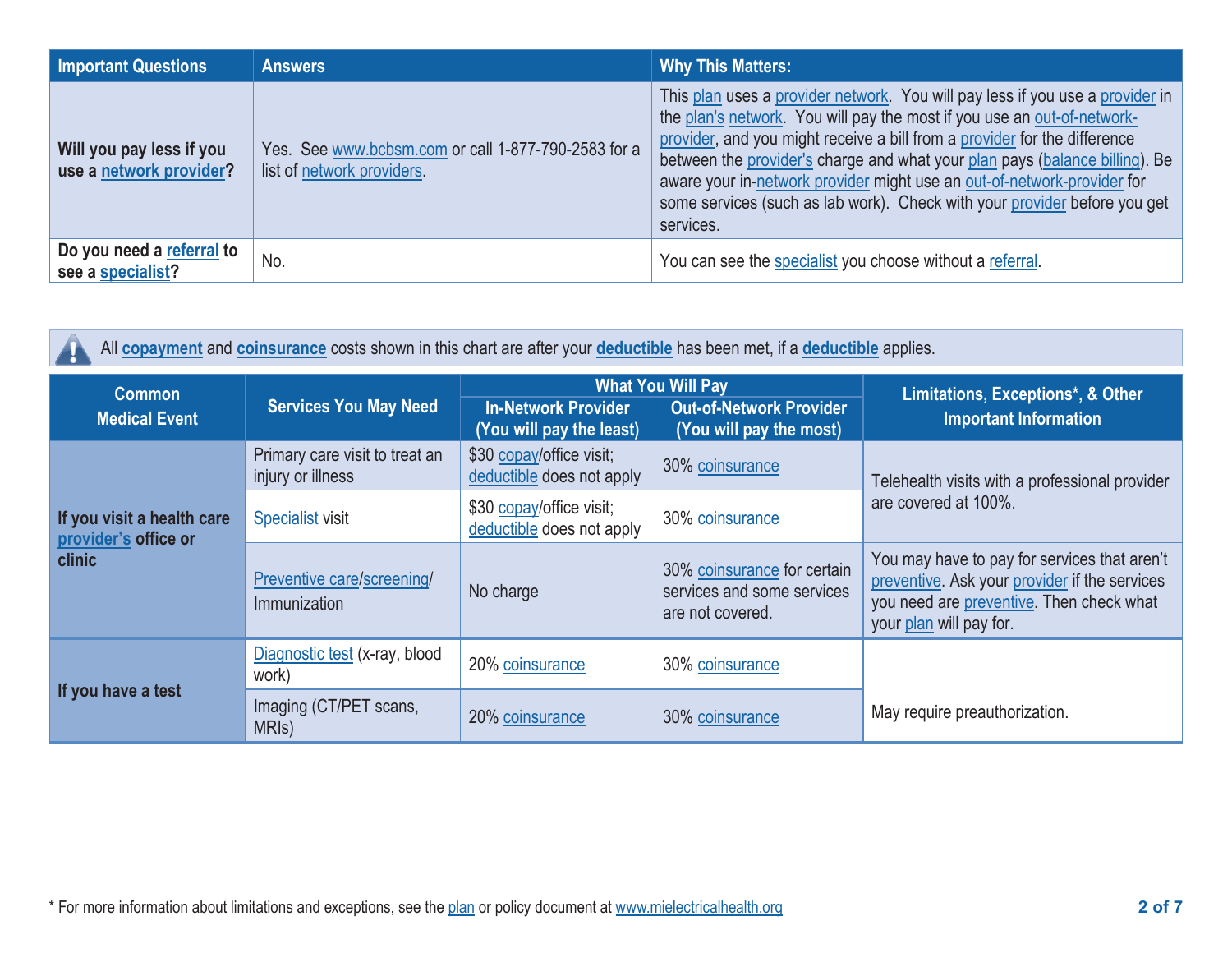| <b>Common</b>                                                                                                   | <b>Services You May Need</b>                                                |                                                                                                          | <b>What You Will Pay</b>                                                  | Limitations, Exceptions*, & Other                                                                                                                                                                                                                                                                                                                                                                                                   |  |
|-----------------------------------------------------------------------------------------------------------------|-----------------------------------------------------------------------------|----------------------------------------------------------------------------------------------------------|---------------------------------------------------------------------------|-------------------------------------------------------------------------------------------------------------------------------------------------------------------------------------------------------------------------------------------------------------------------------------------------------------------------------------------------------------------------------------------------------------------------------------|--|
| <b>Medical Event</b>                                                                                            |                                                                             | <b>In-Network Provider</b><br>(You will pay the least)                                                   | <b>Out-of-Network Provider</b><br>(You will pay the most)                 | <b>Important Information</b>                                                                                                                                                                                                                                                                                                                                                                                                        |  |
|                                                                                                                 | Generic drugs (Tier 1)                                                      | \$20 copay (30-day retail);<br>\$40 copay (mail order &<br>90-day retail); deductible<br>does not apply  | \$20 copay plus 25%<br>coinsurance (retail);<br>deductible does not apply | Preauthorization, step-therapy and quantity<br>limits may apply to select drugs; must use<br>generic equivalent if available or pay the<br>difference in cost between the brand and                                                                                                                                                                                                                                                 |  |
| If you need drugs to<br>treat your illness or                                                                   | Preferred brand drugs (Tier<br>2)                                           | \$35 copay (30-day retail);<br>\$70 copay (mail order &<br>90-day retail); deductible<br>does not apply  | \$35 copay plus 25%<br>coinsurance (retail),<br>deductible does not apply | generic drug.<br>Preventive drugs covered in full. 90-day<br>supply not covered out of network. Select<br>diabetic supplies and devices may be                                                                                                                                                                                                                                                                                      |  |
| condition<br>More information about<br>prescription drug<br>coverage is available at<br>www.bcbsm.com/druglists | Non-preferred brand drugs<br>(Tier 3)                                       | \$50 copay (30-day retail);<br>\$100 copay (mail order &<br>90-day retail); deductible<br>does not apply | \$50 copay plus 25%<br>coinsurance (retail);<br>deductible does not apply | covered under the prescription drug program.<br>Specialty drugs paid as generic, preferred<br>brand or non-preferred brand, as applicable;<br>coverage for specialty drugs limited to 30 day<br>supply-mail order available from Walgreens<br>Specialty Pharmacy, LLC;<br>For drugs that cost more than \$400 per fill,<br>must apply for and use an available<br>Prescription Drug Assistance Program, or<br>subject to 50% copay. |  |
| If you have outpatient<br>surgery                                                                               | Facility fee (e.g., ambulatory<br>surgery center)<br>Physician/surgeon fees | 20% coinsurance<br>20% coinsurance                                                                       | 30% coinsurance<br>30% coinsurance                                        | Facility services must be provided by a<br>participating ambulatory surgery facility.                                                                                                                                                                                                                                                                                                                                               |  |
| If you need immediate                                                                                           | <b>Emergency room care</b>                                                  | \$200 copay/visit                                                                                        | \$200 copay/visit                                                         | Copay waived if admitted or for treatment<br>due to an accidental injury and 20%<br>coinsurance after deductible applies instead.                                                                                                                                                                                                                                                                                                   |  |
| medical attention                                                                                               | <b>Emergency medical</b><br>transportation                                  | 20% coinsurance                                                                                          | 20% coinsurance                                                           | Mileage limits apply.                                                                                                                                                                                                                                                                                                                                                                                                               |  |
|                                                                                                                 | <b>Urgent care</b>                                                          | \$30 copay/visit;<br>deductible does not apply                                                           | 30% coinsurance                                                           | None.                                                                                                                                                                                                                                                                                                                                                                                                                               |  |
| If you have a hospital<br>stay                                                                                  | Facility fee (e.g., hospital<br>room)                                       | 20% coinsurance                                                                                          | 30% coinsurance                                                           | Preauthorization of non-emergency stays is<br>required. No coverage for failure to<br>preauthorize. Non-emergency services must<br>be rendered in a participating hospital;                                                                                                                                                                                                                                                         |  |
|                                                                                                                 | Physician/surgeon fees                                                      | 20% coinsurance                                                                                          | 30% coinsurance                                                           | None.                                                                                                                                                                                                                                                                                                                                                                                                                               |  |

\* For more information about limitations and exceptions, see the plan or policy document at www.mielectricalhealth.org **3 of 7**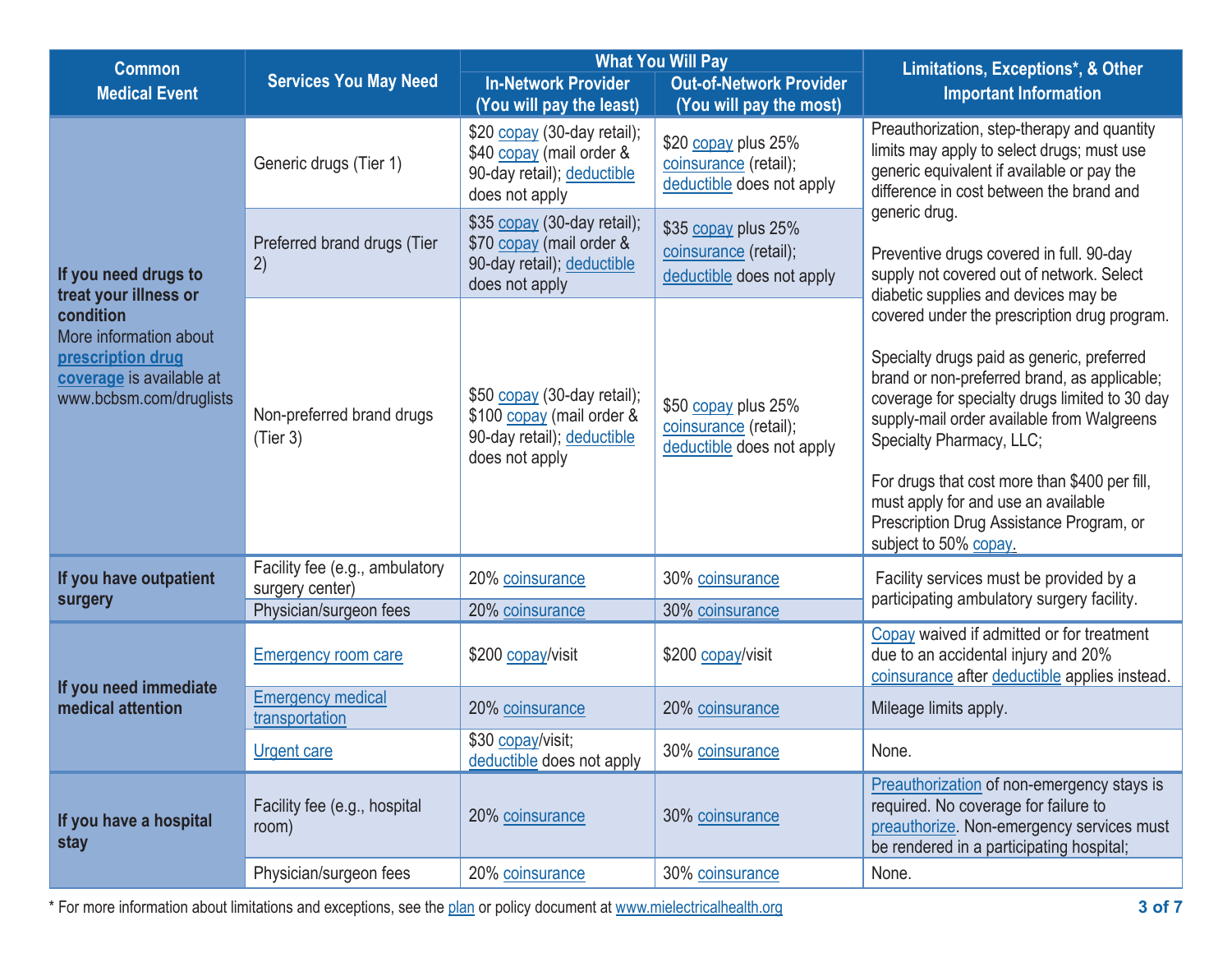| <b>Common</b>                                                        |                                              |                                                                                                                                      | <b>What You Will Pay</b>                                                                                                                 | Limitations, Exceptions*, & Other                                                                                                                                                                                             |  |
|----------------------------------------------------------------------|----------------------------------------------|--------------------------------------------------------------------------------------------------------------------------------------|------------------------------------------------------------------------------------------------------------------------------------------|-------------------------------------------------------------------------------------------------------------------------------------------------------------------------------------------------------------------------------|--|
| <b>Medical Event</b>                                                 | <b>Services You May Need</b>                 | <b>In-Network Provider</b><br>(You will pay the least)                                                                               | <b>Out-of-Network Provider</b><br>(You will pay the most)                                                                                | <b>Important Information</b>                                                                                                                                                                                                  |  |
| If you need mental<br>health, behavioral                             | <b>Outpatient services</b>                   | \$30 copay/office visit and<br>20% coinsurance for other<br>outpatient services;<br>deductible does not apply<br>to office visit     | 30% coinsurance                                                                                                                          | Certain outpatient visits are considered an<br>office visit. For services at outpatient<br>facilities, must use participating a facility or<br>clinic. Telehealth visits with a professional<br>provider are covered at 100%. |  |
| health, or substance<br>abuse services                               | Inpatient services                           | 20% coinsurance                                                                                                                      | 30% coinsurance                                                                                                                          | Preauthorization of non-emergency stays is<br>required. No coverage for failure to<br>preauthorize. Non-emergency services must<br>be rendered in a participating hospital;                                                   |  |
|                                                                      | Office visits                                | No charge                                                                                                                            | 30% coinsurance                                                                                                                          | Cost sharing does not apply to certain                                                                                                                                                                                        |  |
| If you are pregnant                                                  | Childbirth/delivery<br>professional services | 20% coinsurance                                                                                                                      | 30% coinsurance                                                                                                                          | preventive services or pre/post-natal care<br>from in-network providers. Depending on the<br>type of services, coinsurance may apply.                                                                                         |  |
|                                                                      | Childbirth/delivery facility<br>services     | 20% coinsurance                                                                                                                      | 30% coinsurance                                                                                                                          | Maternity care may include tests and<br>services described elsewhere in the SBC<br>(i.e. ultrasound).                                                                                                                         |  |
|                                                                      | Home health care                             | 20% coinsurance                                                                                                                      | 20% coinsurance                                                                                                                          | Must use participating home health care<br>agency; preauthorization required; no<br>coverage if fail to preauthorize.                                                                                                         |  |
|                                                                      | <b>Rehabilitation services</b>               | 20% coinsurance                                                                                                                      | 30% coinsurance                                                                                                                          | Physical, occupational, and speech therapy<br>services limited to 60 visits per calendar year                                                                                                                                 |  |
| If you need help<br>recovering or have other<br>special health needs | <b>Habilitation services</b>                 | 20% coinsurance for<br><b>Applied Behavioral</b><br>Analysis; 20%<br>coinsurance for Physical,<br>Speech and Occupational<br>Therapy | 20% coinsurance for<br><b>Applied Behavioral Analysis;</b><br>30% coinsurance for<br>Physical, Speech and<br><b>Occupational Therapy</b> | combined.<br>Applied behavioral analysis (ABA) treatment<br>for Autism - when rendered by an approved<br>board-certified behavioral analyst - is<br>covered through age 18, subject to<br>preauthorization.                   |  |
|                                                                      | Skilled nursing care                         | 20% coinsurance                                                                                                                      | 20% coinsurance                                                                                                                          | Must use participating skilled nursing care<br>facility; preauthorization required; no<br>coverage if fail to preauthorize. Facility and<br>professional services covered up to 120<br>days per calendar year.                |  |
|                                                                      | Durable medical equipment                    | 20% coinsurance                                                                                                                      | 20% coinsurance                                                                                                                          | Excludes bath, exercise and deluxe<br>equipment and comfort and convenience<br>items. Prescription required.                                                                                                                  |  |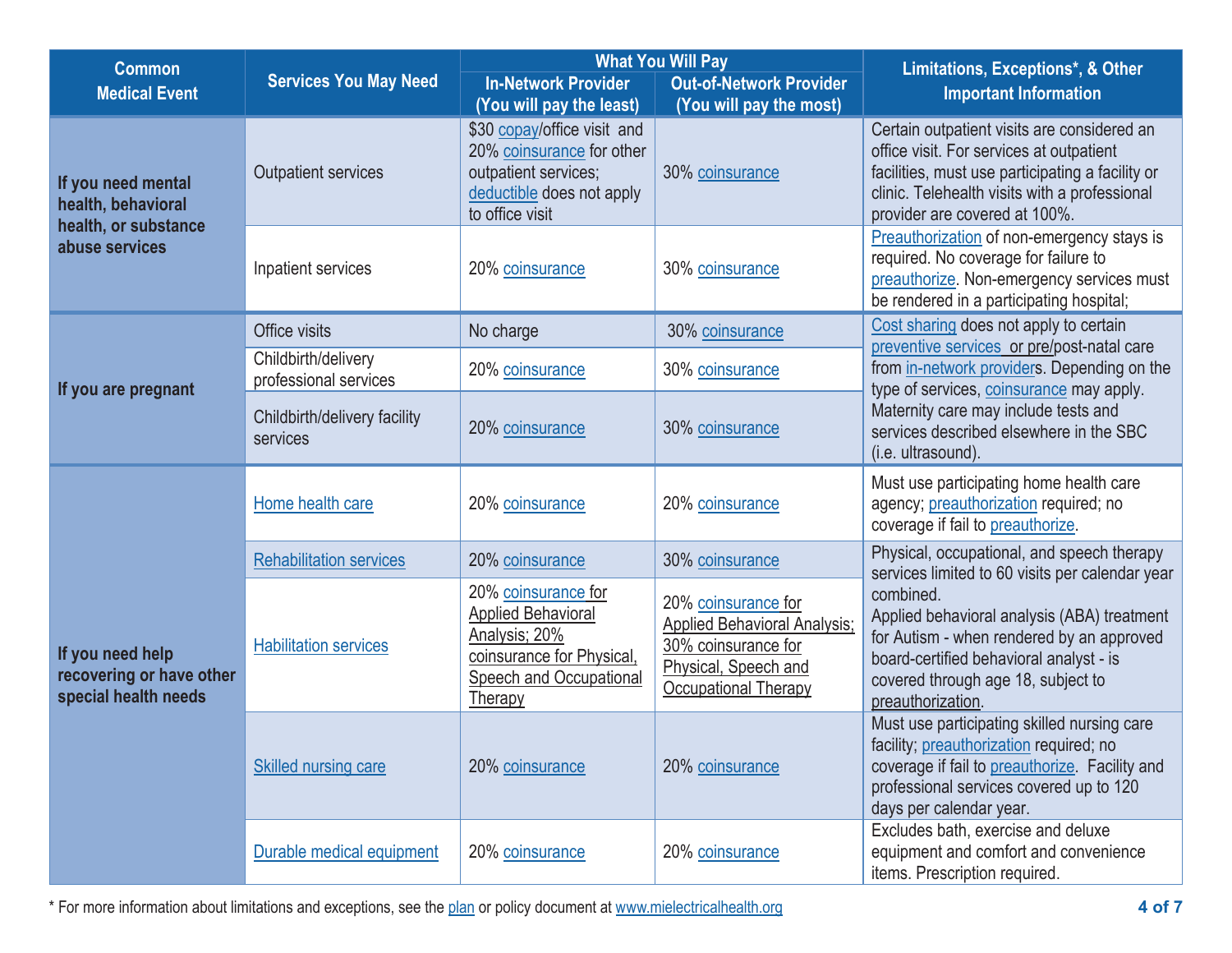| <b>Common</b>                             | <b>Services You May Need</b> |                                                        | <b>What You Will Pay</b>                                                                 | Limitations, Exceptions*, & Other                                                                                                         |  |
|-------------------------------------------|------------------------------|--------------------------------------------------------|------------------------------------------------------------------------------------------|-------------------------------------------------------------------------------------------------------------------------------------------|--|
| <b>Medical Event</b>                      |                              | <b>In-Network Provider</b><br>(You will pay the least) | <b>Out-of-Network Provider</b><br>(You will pay the most)                                | <b>Important Information</b>                                                                                                              |  |
|                                           | Hospice services             | No charge                                              | No charge                                                                                | Must use participating hospice care<br>program; preauthorization required; no<br>coverage if fail to preauthorize. Visit limits<br>apply. |  |
|                                           | Children's eye exam          | Not covered                                            | Not covered                                                                              |                                                                                                                                           |  |
|                                           | Children's glasses           | Not covered                                            | Not covered                                                                              | Discounts available through VSP.                                                                                                          |  |
| If your child needs<br>dental or eye care | Children's dental check-up   | If elected by your union or<br>employer: no charge     | If elected by your union or<br>employer: no charge up to<br>the BCBSM approved<br>amount | Covered only if elected by your union or<br>employer; coverage is limited to 2 check-ups<br>per year.                                     |  |

## **Excluded Services & Other Covered Services:**

**Services Your Plan Generally Does NOT Cover (Check your policy or plan document for more information and a list of any other excluded services.)**

- Acupuncture
- Cosmetic surgery (unless to correct defects incurred through traumatic injuries as a result of an accident, congenital defects, or as required by law)
- Hearing aids
- Infertility treatment
- Long-term care
- Routine eye care (adult)
- Routine foot care
- Weight loss programs

| Other Covered Services (Limitations may apply to these services. This isn't a complete list. Please see your plan document.) |                                                                                                                  |  |                                                                                                                 |  |                                           |
|------------------------------------------------------------------------------------------------------------------------------|------------------------------------------------------------------------------------------------------------------|--|-----------------------------------------------------------------------------------------------------------------|--|-------------------------------------------|
|                                                                                                                              | Bariatric surgery (medical necessity)<br>Chiropractic care limited to 24 visits per person per<br>calendar year. |  | Dental care (adult, if elected by your union or employer)<br>Non-emergency care when traveling outside the U.S. |  | Private duty nursing (50%<br>coinsurance) |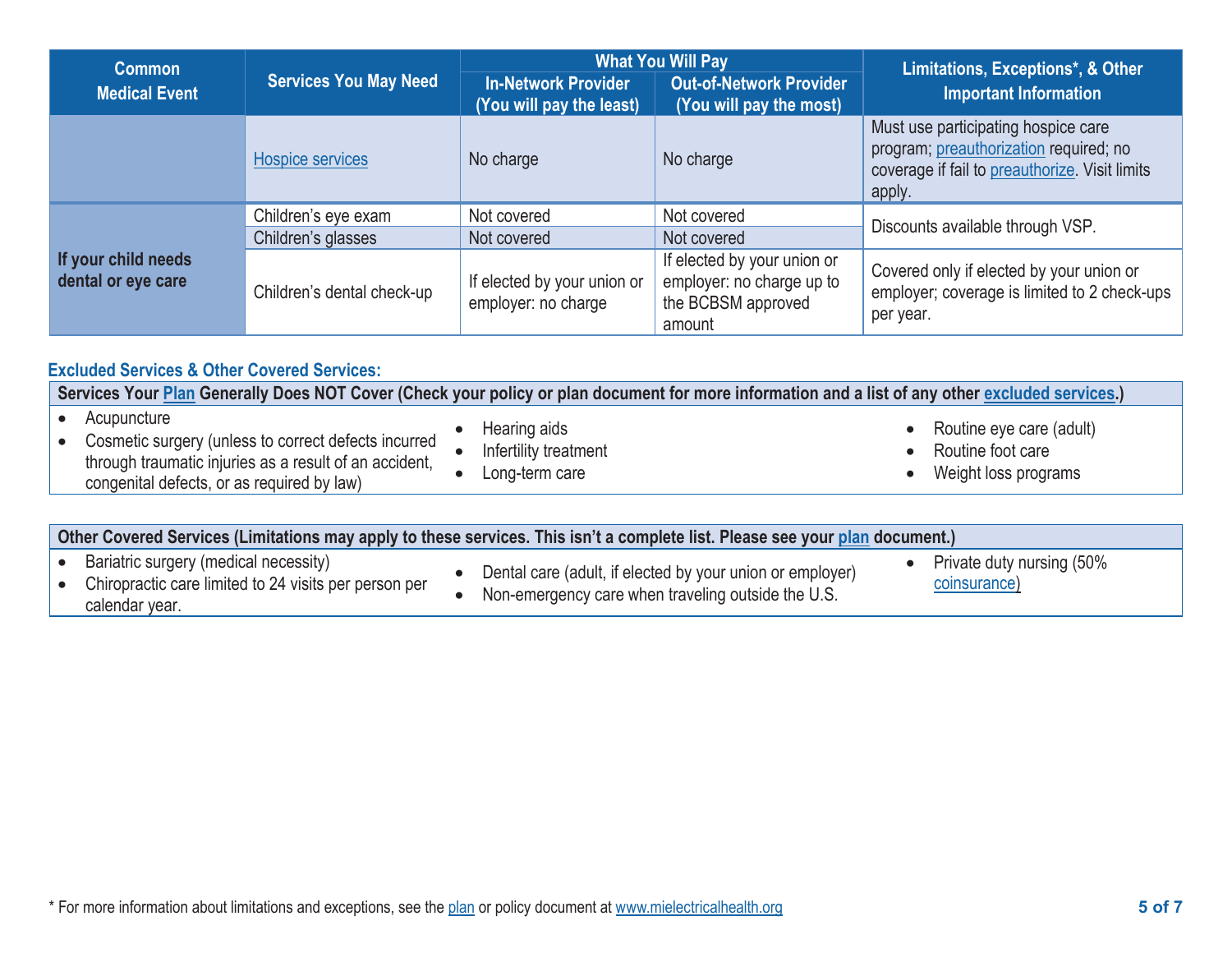Your Rights to Continue Coverage: There are agencies that can help if you want to continue your coverage after it ends. The contact information for the Department of Labor's Employee Benefits Security Administration is 1-866-444-EBSA (3272) or https://www.dol.gov/agencies/ebsa/laws-andregulations/laws/affordable-care-act/for-workers-and-families. Other coverage options may be available to you too, including buying individual insurance coverage through the Health Insurance Marketplace. For more information about the Marketplace, visit www.HealthCare.gov or call 1-800-318-2596.

Your Grievance and Appeals Rights: There are agencies that can help if you have a complaint against your plan for a denial of a claim. This complaint is called a grievance or appeal. For more information about your rights, look at the explanation of benefits you will receive for that medical claim. Your plan documents also provide complete information to submit a claim, appeal, or a grievance for any reason to your plan. For more information about your rights, this notice, or assistance, contact: the Plan at 1-855-756-4448 or Department of Labor's Employee Benefits Security Administration at 1-866-444-EBSA (3272) or https://www.dol.gov/agencies/ebsa/laws-and-regulations/laws/affordable-care-act/for-workers-and-families. Additionally, a consumer assistance program can help you file your appeal. Contact the Michigan Health Insurance Consumer Assistance Program at (877) 999-6442.

#### **Does this plan provide Minimum Essential Coverage? Yes**

Minimum Essential Coverage generally includes plans, health insurance available through the Marketplace or other individual market policies, Medicare, Medicaid, CHIP, TRICARE, and certain other coverage. If you are eligible for certain types of Minimum Essential Coverage, you may not be eligible for the premium tax credit.

## **Does this plan meet the Minimum Value Standards? Yes**

If your plan doesn't meet the Minimum Value Standards, you may be eligible for a premium tax credit to help you pay for a plan through the Marketplace.

## **Language Access Services:**

Spanish (Español): Para obtener asistencia en Español, llame al 1-855-756-4448.

Tagalog (Tagalog): Kung kailangan ninyo ang tulong sa Tagalog tumawag sa 1-855-756-4448.

Chinese (中文): 如果需要中文的帮助, 请拨打这个号码1-855-756-4448.

Navajo (Dine): Dinek'ehgo shika at'ohwol ninisingo, kwiijigo holne' 1-855-756-4448.

*To see examples of how this plan might cover costs for a sample medical situation, see the next section.*